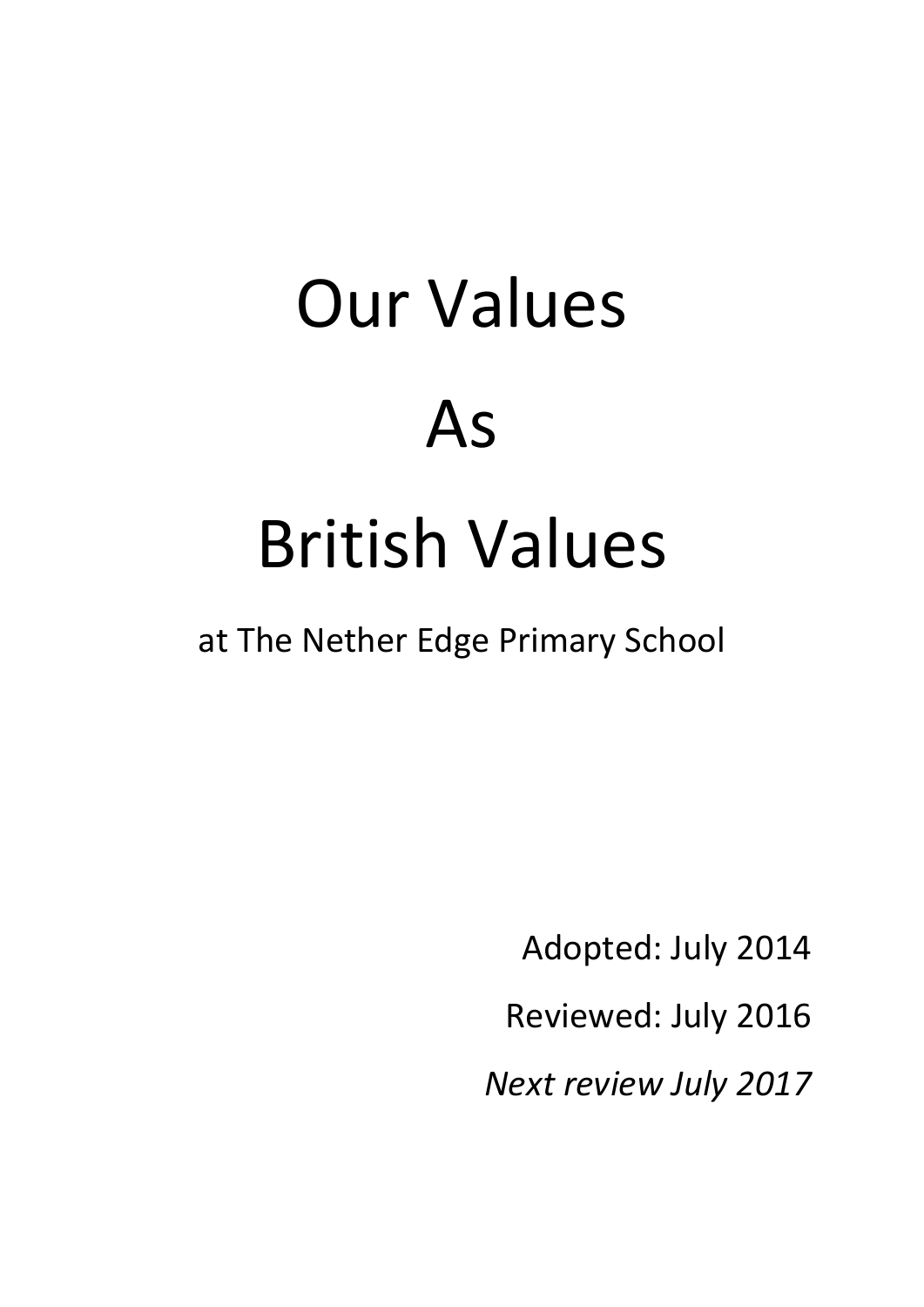## **Strategy of Nether Edge Values**

We will act at in the best interests of the children in our school. Children in our school have the right to be kept safe, to learn, to be listened to, to be respected and they have a responsibility to respect others in accordance with the rights of every child.

## **School Ethos**

The Nether Edge Primary school is a primary school whose mission statement is:

#### *the highest expectations*

*in learning*

*in life*

To have high expectations in life, the correct behaviour, conduct and values must be modeled by all stakeholders, all of the time.

Therefore the school works very hard to ensure everyone feels welcomed and respected in school by:

- Having a strong, well-led school council which encourages the idea of democracy and individual liberty;
- Having good links with parents by ensuring all staff are visible and friendly and consulting in a full and democratic way, e.g. new uniform;
- Having pupil progress meetings which focus on the 'whole child' and develop them as people as well as learners;
- Having high expectations of all children's behaviour and conduct so they are respectful and courteous;
- Having strong links with the local community, for example producing the summer edition of the neighbourhood magazine.
- Having governors who are representative of a wide range of faiths and beliefs of the community.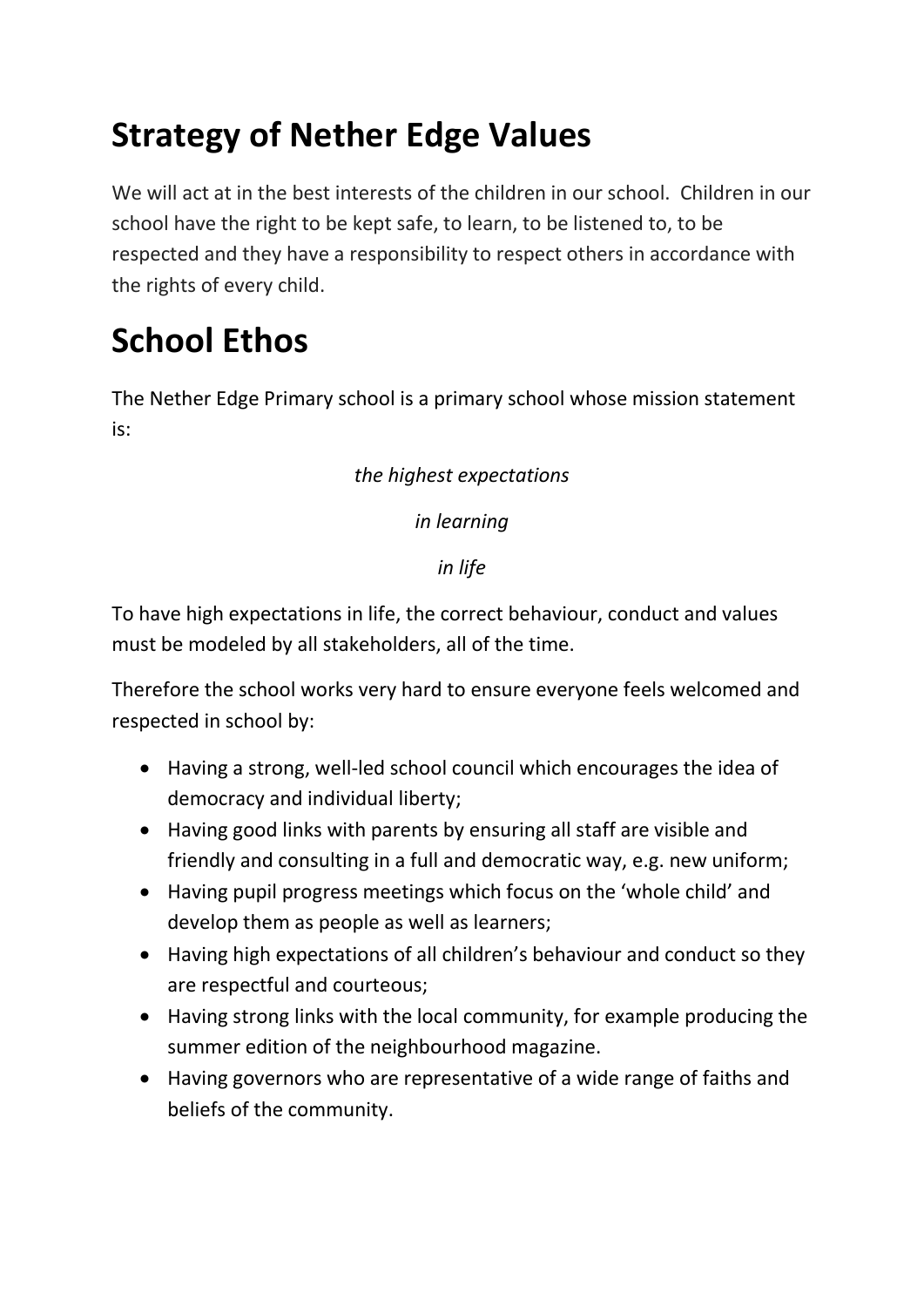# **Safeguarding**

All children can, at some time, be vulnerable in a variety of different ways and from a variety of threats. One of the core duties of the school is to keep the pupils within it safe and happy.

Extremism is one such threat to children and in order to keep them safe from this we view prevention of radicalisation as a core safeguarding duty. It is therefore listed in our safeguarding policy and communicated with all staff and governors.

## **Our Values**

The school is built on the foundations of 'SHAPE'.

This aims to ensure all children are:

Safe

Happy and healthy

Achieving

Playing a positive part

Excited by learning

All children know what SHAPE is and what it means and they develop a richer and more in-depth understanding of it as they move through school, through assemblies, awards and regular discussions.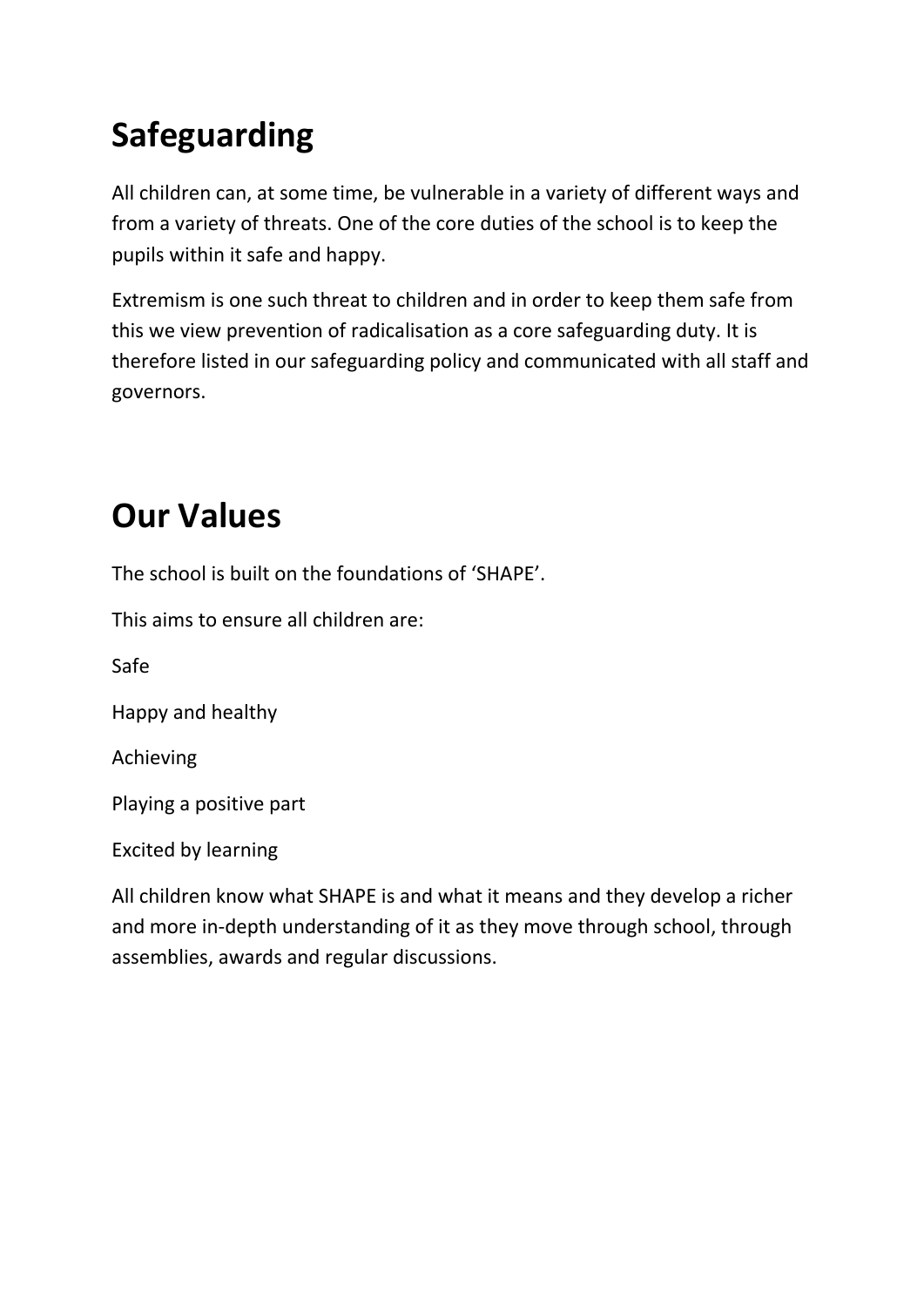Building on SHAPE are our nine school values:

| <b>Value</b>   | <b>Skill</b>         | <b>How it Relates to British Values</b>             |  |  |
|----------------|----------------------|-----------------------------------------------------|--|--|
| <b>Respect</b> | Understanding        | Tolerance and understanding of all<br>$\bullet$     |  |  |
|                | others               | belief systems                                      |  |  |
|                |                      | Understanding of differences but also               |  |  |
|                |                      | what holds us together as a                         |  |  |
|                |                      | community and a society                             |  |  |
|                |                      | Respecting the rule of law through a                |  |  |
|                |                      | deep understanding of our SHAPE                     |  |  |
|                |                      | and also our school code of conduct.                |  |  |
| Courtesy       | Being fair to others | Politeness and making others feel<br>happy.         |  |  |
|                |                      | Community spirit and being an                       |  |  |
|                |                      | individual who is part of a 'greater                |  |  |
|                |                      | whole'.                                             |  |  |
| Confidence     | Trying new things    | Being bold is important in order to                 |  |  |
|                |                      | make progress in any field.                         |  |  |
|                |                      | Speaking in front of audiences builds               |  |  |
|                |                      | confidence in what we already know.                 |  |  |
| Creativity     | Imagining            | Innovation and creativity is a huge<br>$\bullet$    |  |  |
|                |                      | part of the UK economy.                             |  |  |
|                |                      | Looking at things differently is an                 |  |  |
|                |                      | historical strength for Britain.                    |  |  |
| Resilience     | Not giving up        | Great things happen when one has<br>$\bullet$       |  |  |
|                |                      | the ability to keep trying and keep                 |  |  |
|                |                      | going.                                              |  |  |
|                |                      | Tenacity builds character and helps<br>achievement. |  |  |
| Determination  | Working hard         | Hard work builds better people,<br>$\bullet$        |  |  |
|                |                      | families, community, society.                       |  |  |
| Ambition       | Pushing yourself     | The ability to go further and do more<br>$\bullet$  |  |  |
|                |                      | helps 'push the boundaries' of what                 |  |  |
|                |                      | can be done.                                        |  |  |
| Progression    | Improving            | The constant drive to improve and<br>$\bullet$      |  |  |
|                |                      | get better in a democratic fashion.                 |  |  |
| Engagement     | Concentrating        | Staying focused on a task and<br>$\bullet$          |  |  |
|                |                      | maintaining concentration to                        |  |  |
|                |                      | produce fantastic outcomes.                         |  |  |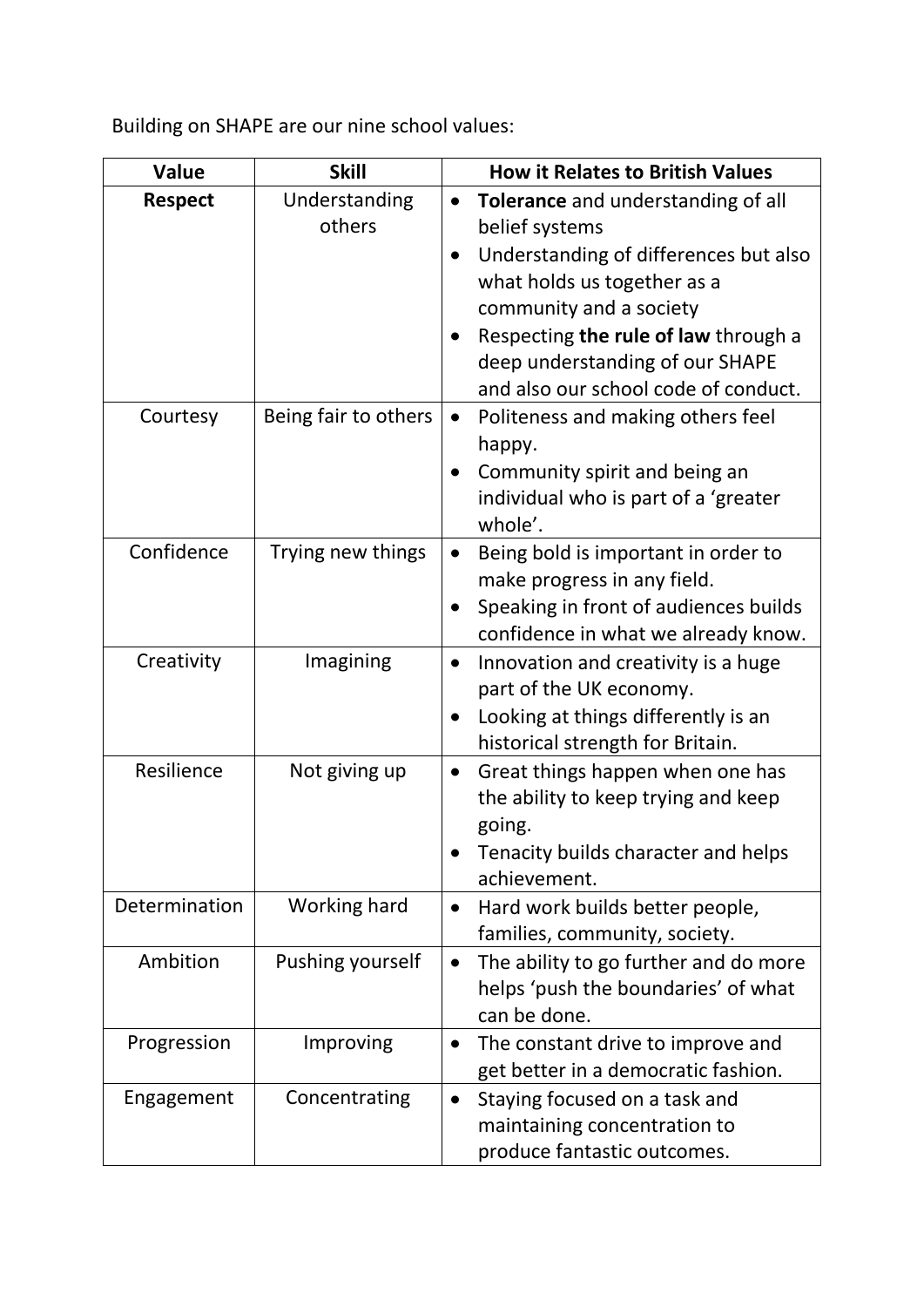Our pupils should be given the ability and willingness to do the following nine things:

#### **Try new things**

Success does not come knocking on the door. We all need to go out and find something in which we can experience success. Finding something that we are good at builds confidence. Some pupils may not be good at the things they spend most of their time doing at school, which can make it even more important that schools have a broad and rich curriculum with something for everyone. As adults, however, we learn that just because we may be good at something doesn't necessarily mean that we enjoy it. Successful people enjoy what they do. In fact, they love what they do. What they do gives them energy; work feels like play and time flies by. These are the lucky people who have found their energy zone. These people don't need any external or material reward to motivate them; they do what they do simply because they love it.

#### **Work hard**

This is something that most of us don't want to hear. If we want to get really good at something there are no short cuts. Accomplishment is all about practise and hard work. Pupils need to understand the benefits of working hard. They need to know that work is good and not something that should be avoided. Many pupils become frustrated if they don't accomplish something immediately. With a television culture of 'overnight' success, it is important to teach them that it may take hours and hours of hard work to become really good at something and that in real life success is not easy for anyone.

#### **Concentrate**

Children are living in the most intensely stimulating time in the history of the Earth. They are bombarded with images from television advertisements, websites, games consoles and mobile phones. It has never been so important to teach our children how to concentrate. Of course, every teacher will tell pupils of the need to concentrate, but few will teach them how.

#### **Push themselves**

To be really successful, pupils need to learn to push themselves. Most adults realise that if they want a healthier lifestyle, joining a gym doesn't change much. We have to push ourselves to go to the gym. In fact, going to the gym doesn't change much either if we don't push ourselves when there. There are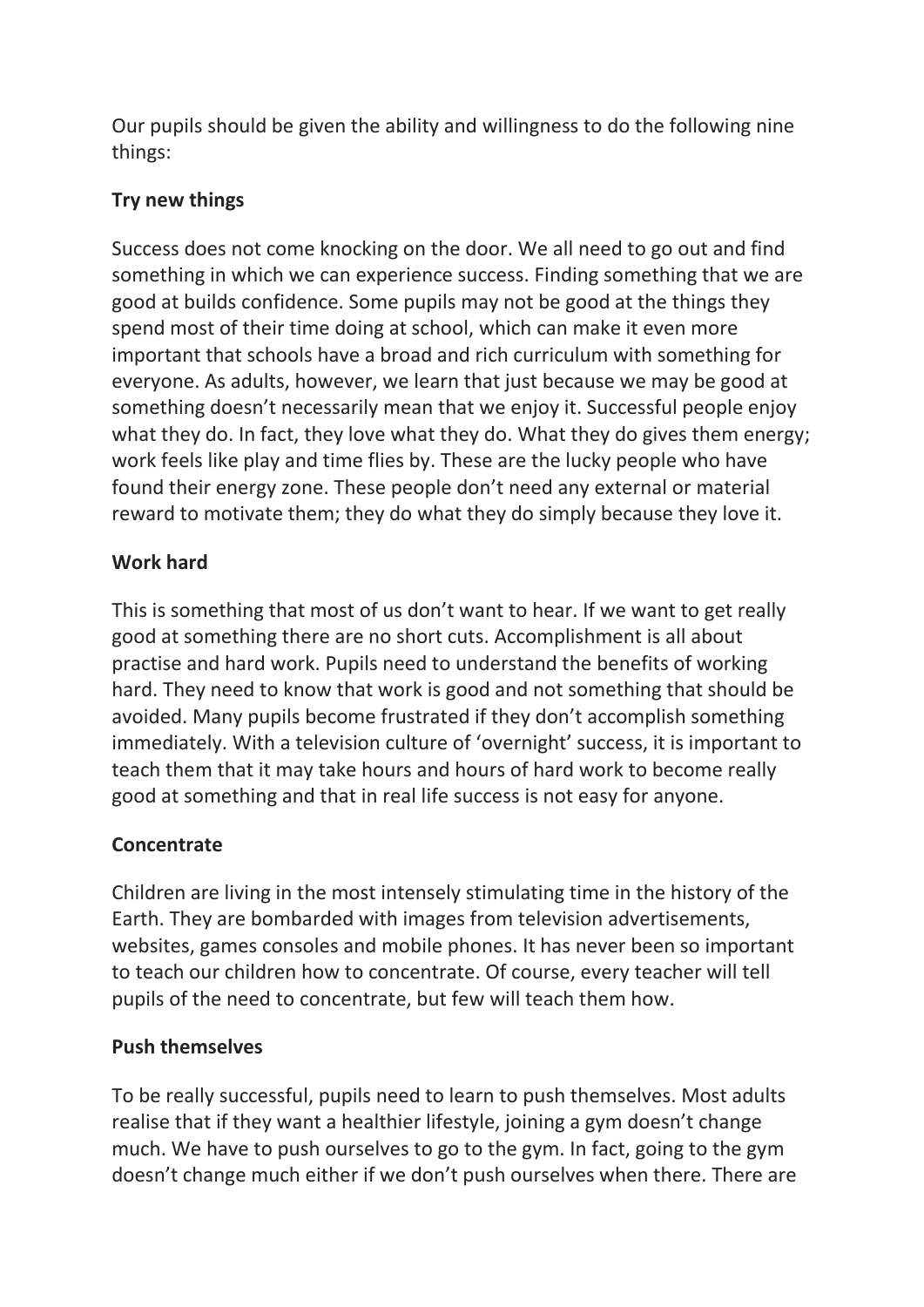lots of ways pupils need to push themselves. For example, when they don't feel like doing things, when they feel shy, when they think they might fail and when their friends are trying to stop them doing what they want to do. It can be really difficult to push oneself, but it is essential for success.

#### **Imagine**

In 1968, George Land gave 1,600 five-year-olds a test in divergent thinking. This involved finding multiple solutions to problems, asking questions and generating ideas. The test results were staggering: 98% scored at what he described as 'genius' level. He then re-tested the same children at age ten, by which time the level had declined to 30%. By fifteen years of age, only 12% of the children scored at the genius level. The same test given to 280,000 adults placed their genius level at only 2%. In his book Breakpoint and Beyond', coauthored by Beth Jarman, Land concluded that non-creative behaviour is learned.

The test shows what most of us know: children have a fantastic imagination, which mostly declines with age. This decline is the enemy of success. To help children to be successful we need to help them to keep having ideas as they get older.

#### **Improve**

Successful people are always trying to make things better. This doesn't mean there is anything wrong with what they have but they know that there is always room for improvement. They try to make good things great. Rather than making any radical transformations, however, they tend to make lots of small adjustments. This is what we can teach our children: great things do not happen suddenly. They are the result of lots of tweaking and refinement. We can all make things a little bit better. We can all take small steps to greatness.

#### **Understand others**

Aristotle made the distinction between what he called sophia and phronesis. Sophia was wisdom of the world - what came to be called science. He spoke of the importance of understanding how the world works. However, he also stressed that, in itself, this was not enough for civilisation to flourish. Society also needed phronesis. This was the application of this wisdom in the service of others. Thousands of years later, Aristotle's words are just as true. Successful people use what they know to try to be useful to others. Instead of asking 'What's in it for me?' they ask, 'What can I give?' If we look at a successful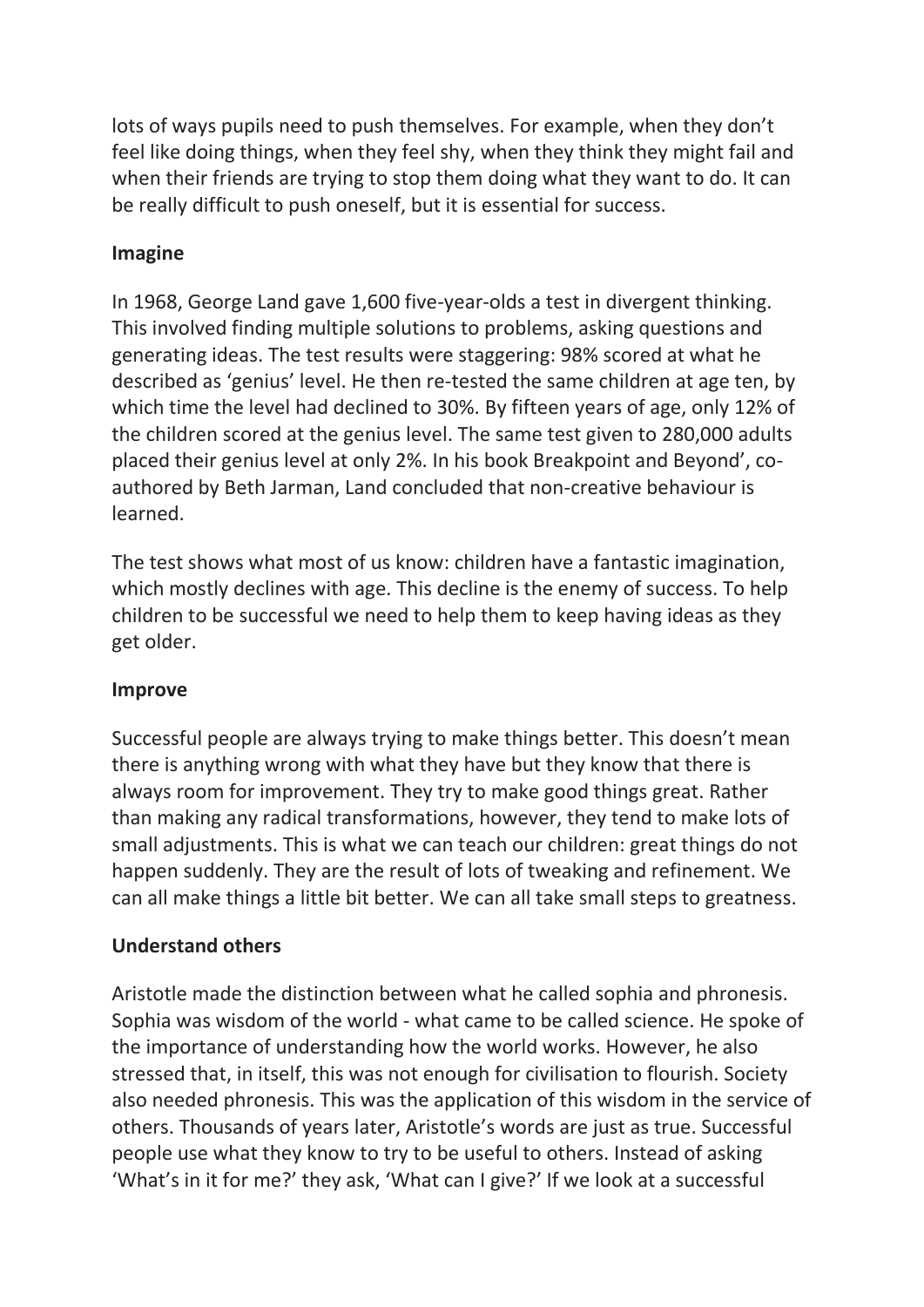business, it gives people things they value, at the right price. If we look at a successful public service, it gives people what they value at the right time.

#### **Not give up**

Successful people have bad luck, setbacks, failures, criticism and rejection but they always find a way around these problems. Children need to understand that if they have bad luck, they are not alone. Most of us tend to focus on the accomplishments of successful people rather than their mishaps or setbacks. We need to tell children about the times we failed, were rejected and criticised but also how we bounced back.

#### **Be kind to others**

Making others around us feel good about themselves makes us, and them, more productive and more successful. It is important not just to be polite but also be mindful of what makes others happy and what they need. In this way trust is built so that collaboration is meaningful and has great outcomes. It also ensures people in school are safe and happy, the first two parts of our SHAPE.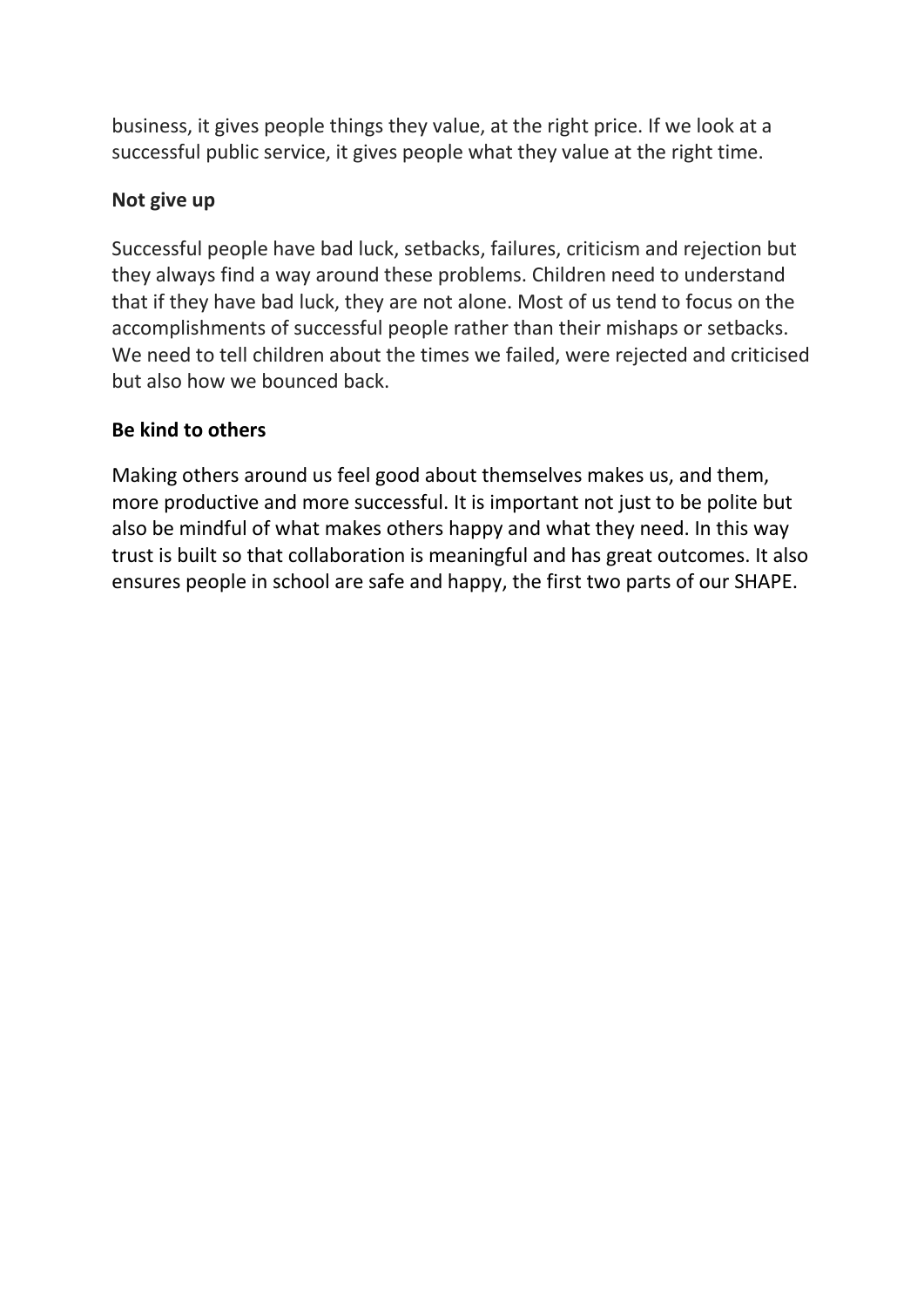#### **Differentiated Learning Skills and the Curriculum**

| <b>Curriculum Theme</b> | Value<br>(in Focus)        | <b>Taught Learning</b><br><b>Skill</b> | KS1                                                    | <b>Lower KS2</b>                                  | <b>Upper KS2</b>                                                   |
|-------------------------|----------------------------|----------------------------------------|--------------------------------------------------------|---------------------------------------------------|--------------------------------------------------------------------|
| Into the Rhythm         | Confidence                 | To try new things                      | • Try new things with the<br>help of others.           | • Try new things when<br>encouraged.              | • Enjoy new things and take<br>opportunities<br>wherever possible. |
|                         |                            |                                        | • Talk about some things<br>of personal interest.      | · Enjoy new experiences.                          | • Find things to do that give                                      |
|                         |                            |                                        | • Join in with familiar                                | · Join clubs or groups.                           | energy.                                                            |
|                         |                            |                                        | activities.                                            | • Talk about new<br>experiences with others.      | • Become fully involved in<br>clubs or groups.                     |
|                         |                            |                                        | • Concentrate on things of<br>interest.                |                                                   | • Meet up with others who                                          |
|                         |                            |                                        |                                                        |                                                   | share interests in a<br>safe environment.                          |
| Into Sheffield          | Determination To work hard |                                        | . Work hard with the help<br>of others.                | • Enjoy working hard in a<br>range of activities. | . Have fun working hard.                                           |
|                         |                            |                                        |                                                        |                                                   | . Understand the benefits of                                       |
|                         |                            |                                        | • Enjoy the results of<br>effort in areas of interest. | • Reflect on how effort<br>leads to success.      | effort and commitment.                                             |
|                         |                            |                                        |                                                        |                                                   | • Continue to practise even                                        |
|                         |                            |                                        | • Take encouragement<br>from others in areas           | · Begin to encourage<br>others to work hard.      | when accomplished.                                                 |
|                         |                            |                                        | of interest.                                           |                                                   | • Encourage others by                                              |
|                         |                            |                                        |                                                        |                                                   | pointing out how their<br>efforts gain results.                    |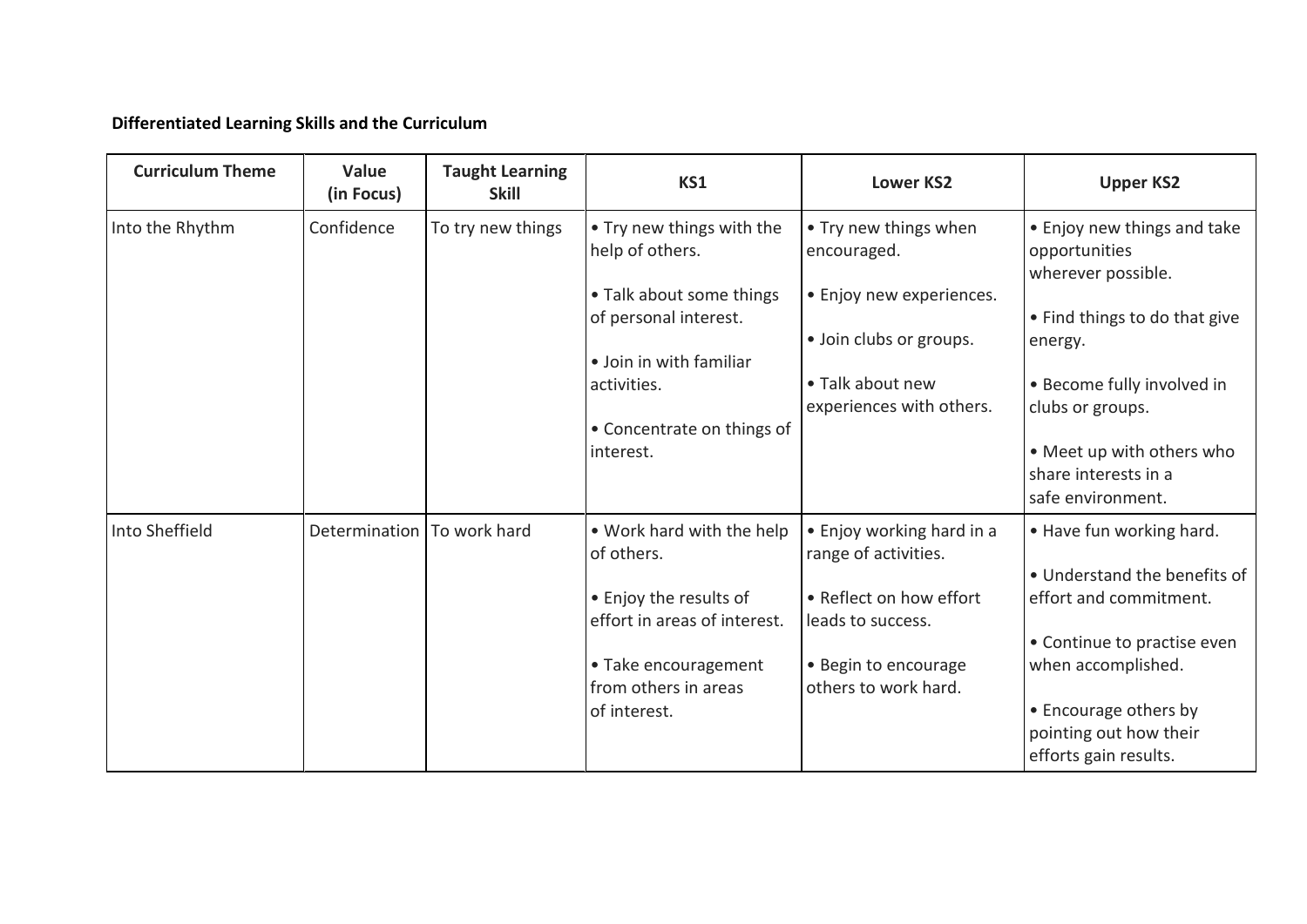| Into the Past        | Engagement | To concentrate | • Give attention to areas<br>of interest. | · Focus on activities.                  | · Give full concentration.                               |
|----------------------|------------|----------------|-------------------------------------------|-----------------------------------------|----------------------------------------------------------|
|                      |            |                |                                           | • 'Tune out' some                       | • 'Tune out' most                                        |
|                      |            |                | · Begin to 'tune out'<br>distractions.    | distractions.                           | distractions.                                            |
|                      |            |                |                                           | • Search for methods to                 | · Understand techniques                                  |
|                      |            |                | • Begin to show signs of                  | help with concentration.                | and methods that                                         |
|                      |            |                | concentration.                            | • Develop areas of deep                 | aid concentration.                                       |
|                      |            |                | . Begin to seek help when<br>needed.      | interest.                               | • Develop expertise and<br>deep interest in some things. |
| <b>Into Business</b> | Ambition   | To push        | • Express doubts and                      | . Begin to understand why               | • Find ways to push past                                 |
|                      |            | themselves     | fears.                                    | some activities<br>feel uncomfortable.  | doubts, fears, or a drop<br>in motivation even in        |
|                      |            |                | • Explain feelings in                     |                                         | challenging circumstances.                               |
|                      |            |                | uncomfortable situations.                 | • Show a willingness to                 |                                                          |
|                      |            |                |                                           | overcome fears.                         | • Push oneself in areas that                             |
|                      |            |                | • Begin to push past fears                |                                         | are not so enjoyable.                                    |
|                      |            |                | (with encouragement).                     | • Push past fears and                   |                                                          |
|                      |            |                |                                           | reflect upon the emotions               | • Listen to others who                                   |
|                      |            |                | • Listen to people who try                | felt afterwards.                        | encourage and help,                                      |
|                      |            |                | to help.                                  |                                         | thanking them for their                                  |
|                      |            |                |                                           | • Begin to take                         | advice.                                                  |
|                      |            |                | . Begin to try to do                      | encouragement and advice                |                                                          |
|                      |            |                | something more than                       | from others.                            | • Reflect upon how pushing                               |
|                      |            |                | once.                                     |                                         | past doubts, fears or a                                  |
|                      |            |                |                                           | • Keep trying after a first<br>attempt. | drop in motivation leads to a<br>different outlook.      |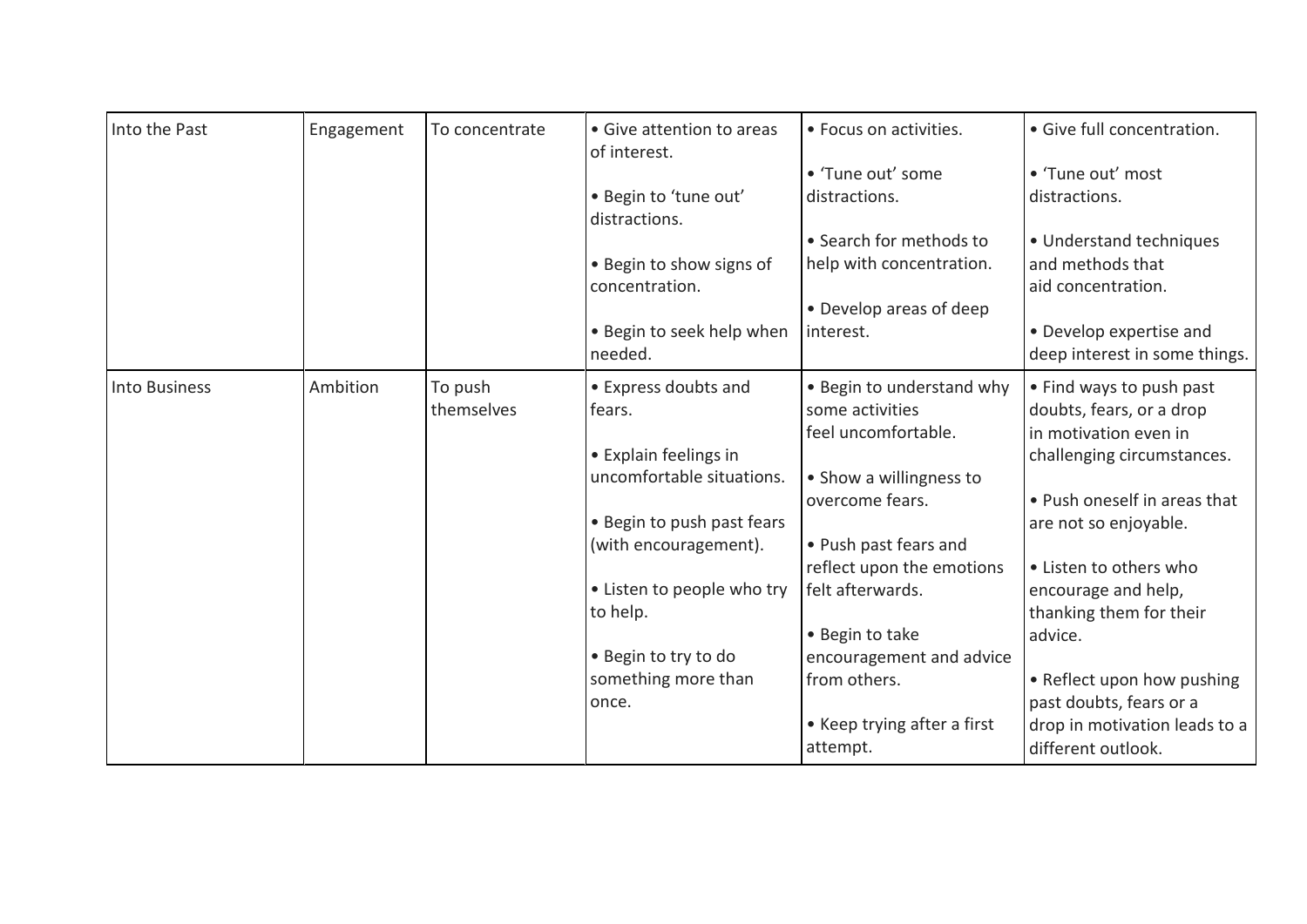| Into Nature    | Creativity  | To imagine | • With help, develop<br>ideas.                  | • Begin to enjoy having<br>new ideas.                                   | • Generate lots of ideas.                                          |
|----------------|-------------|------------|-------------------------------------------------|-------------------------------------------------------------------------|--------------------------------------------------------------------|
|                |             |            |                                                 |                                                                         | • Show a willingness to be                                         |
|                |             |            | • Respond to the ideas of                       | • Show some enthusiasm                                                  | wrong.                                                             |
|                |             |            | others'.                                        | for the ideas of others.                                                | • Know which ideas are                                             |
|                |             |            | • Respond to questions<br>about ideas.          | • Ask some questions in<br>order to develop ideas.                      | useful and have value.                                             |
|                |             |            |                                                 |                                                                         | • Act on ideas.                                                    |
|                |             |            | • Act on some ideas.                            | • Show enjoyment in trying                                              |                                                                    |
|                |             |            |                                                 | out some ideas.                                                         | • Ask lots of questions.                                           |
| Into the World | Progression | To improve | • Share with others likes<br>about own efforts. | • Share with others a<br>number of positive features<br>of own efforts. | • Clearly identify own<br>strengths.                               |
|                |             |            | • Choose one thing to                           |                                                                         | • Identify areas for                                               |
|                |             |            | improve (with help).                            | • Identify a few areas for<br>improvement.                              | improvement.                                                       |
|                |             |            | • Make a small                                  |                                                                         | • Seek the opinion of others                                       |
|                |             |            | improvement (with help).                        | • Attempt to make                                                       | to help                                                            |
|                |             |            |                                                 | improvements.                                                           | identify improvements.                                             |
|                |             |            |                                                 |                                                                         | • Show effort and<br>commitment in refining and<br>adjusting work. |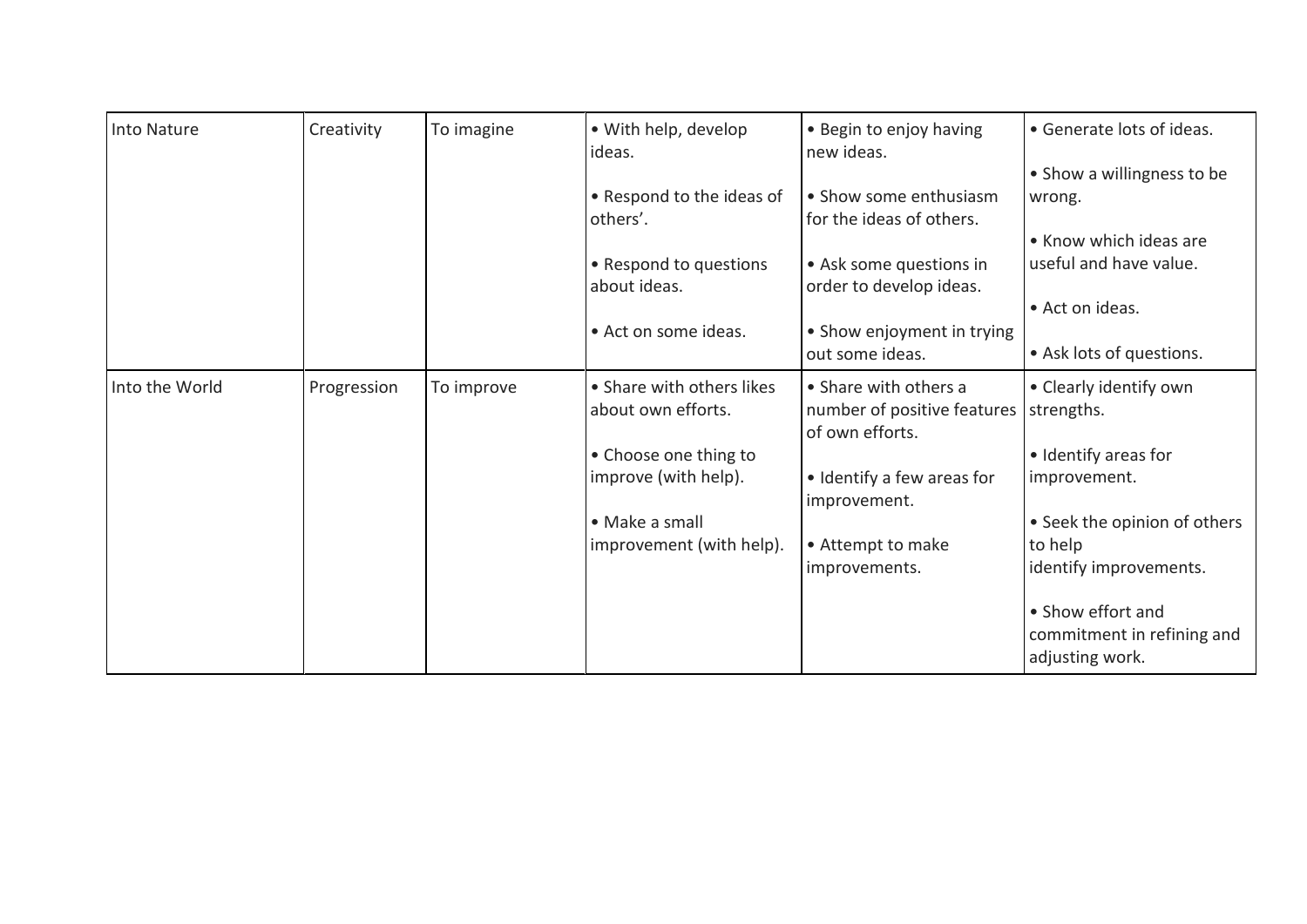| Into Next Year (and Into<br>School) | Respect    | To understand<br>others | • Show an awareness of<br>someone who is talking.                                                  | • Listen to others, showing<br>attention.                                             | • Listen first to others before<br>trying to be understood.                       |
|-------------------------------------|------------|-------------------------|----------------------------------------------------------------------------------------------------|---------------------------------------------------------------------------------------|-----------------------------------------------------------------------------------|
|                                     |            |                         | • Show an understanding<br>that one's own<br>behaviour affects other<br>people.                    | • Think of the effect of<br>behaviour on others<br>before acting.                     | • Change behaviours to suit<br>different situations.<br>• Describe and understand |
|                                     |            |                         | • Listen to other people's<br>point of view.                                                       | • Describe the points of<br>view of others.                                           | others' points of view.                                                           |
| Into Space                          | Resilience | To not give up          | . Try again with the help of<br>others.                                                            | . Find alternative ways if<br>the first attempt does<br>not work.                     | • Show a determination to<br>keep going, despite failures<br>or set backs.        |
|                                     |            |                         | • Try to carry on even if a<br>failure causes upset.<br>• Keep going in activities of<br>interest. | · Bounce back after a<br>disappointment or failure.<br>• Show the ability to stick at | • Reflect upon the reasons<br>for failures and find ways<br>to bounce back.       |
|                                     |            |                         | • Try to think of oneself as<br>lucky.                                                             | an activity (or a club<br>or interest).<br>• See oneself as lucky.                    | • Stick at an activity even in<br>the most challenging<br>of circumstances.       |
|                                     |            |                         |                                                                                                    |                                                                                       | • See possibilities and<br>opportunities even after<br>a disappointment.          |
|                                     |            |                         |                                                                                                    |                                                                                       | • Consider oneself to be<br>lucky and understand the<br>need to look for luck.    |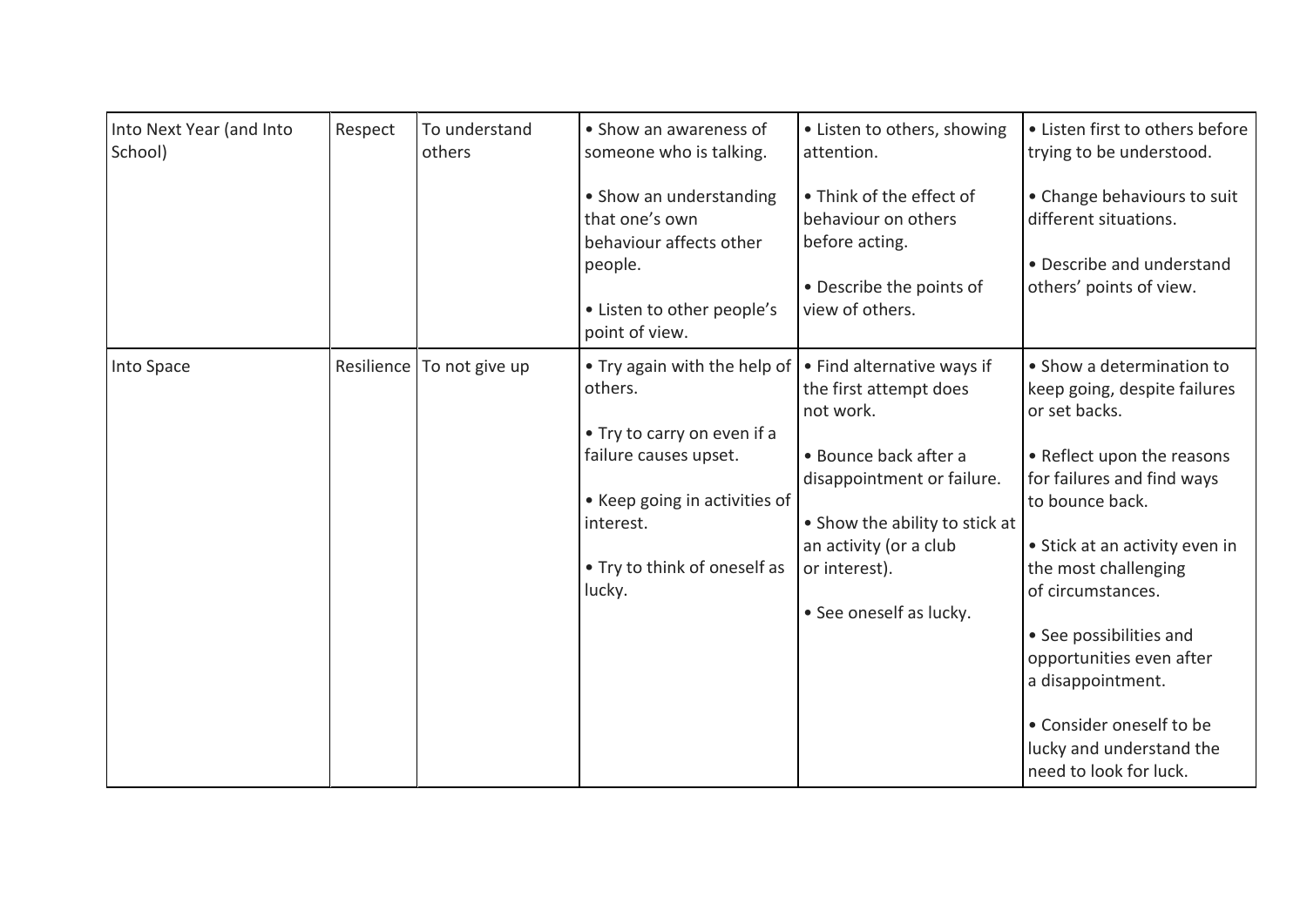| Into Next Year | Courtesy | To be kind to   |  |  |
|----------------|----------|-----------------|--|--|
|                |          | <b>l</b> others |  |  |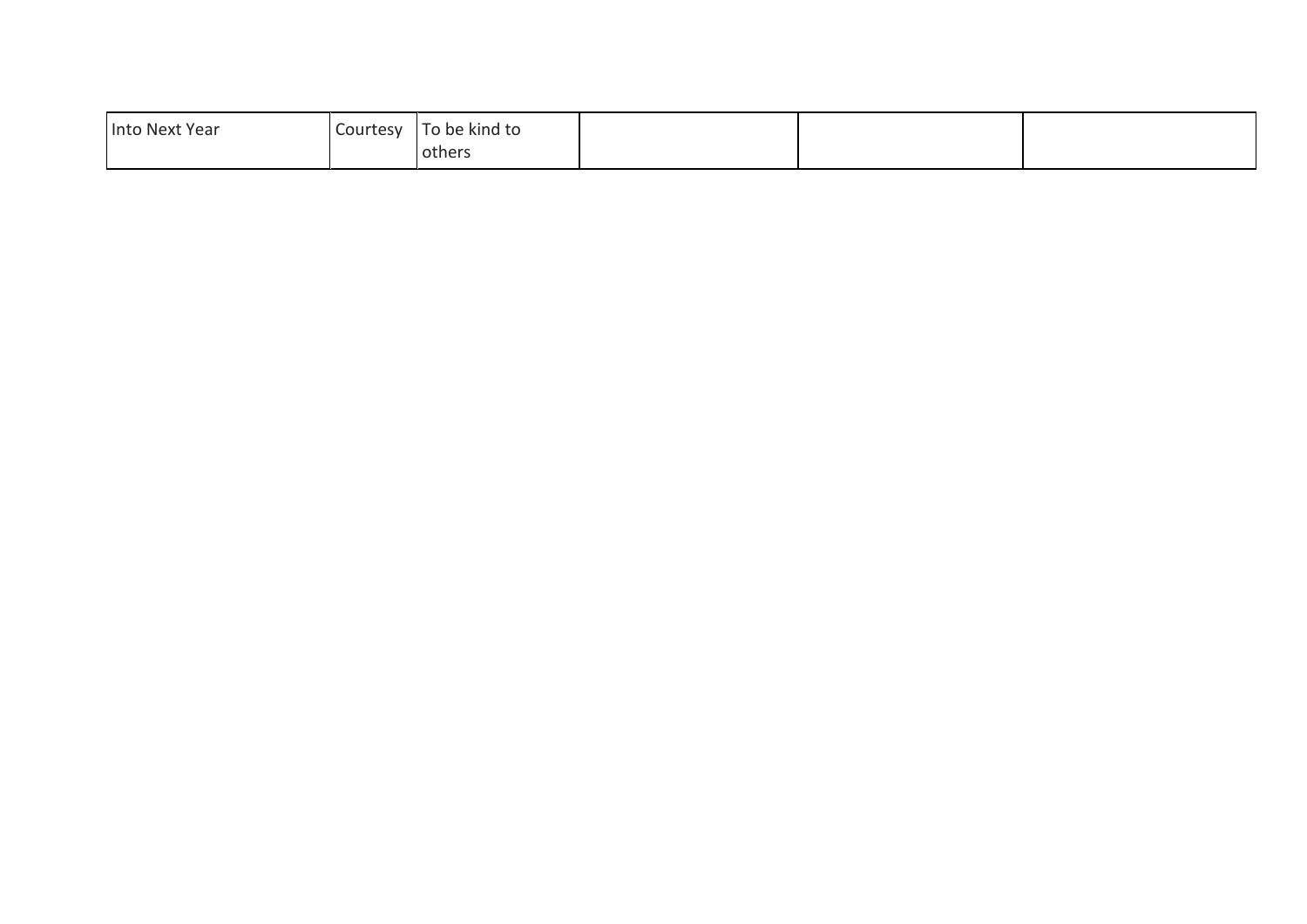# **School Council**

The school council works hard to encourage a culture of both **individual liberty**  and **democracy**.

It has entered the speakers' award on two previous occasions.

Each year it will undertake a project on 'respect' which aims to both investigate and educate their peers in what respect means and how it can be exhibited while also challenging opinions which are contrary to fundamental British values.

Cathy Sables is our school council coordinator and meets with the council each week on a Monday. The class representatives then feedback each Thursday. They are also involved in the majority of the school's recruitment and all school improvement.

The school council also created the code of conduct and carry out monitoring to check it is being abided by, as well as other SHAPE monitoring.

## **British Values**

The government set out its definition of British values in the 2011 Prevent Strategy - values of:

- democracy
- the rule of law
- individual liberty
- mutual respect
- tolerance of those of different faiths and beliefs

and this definition has been used in the Independent School Standards since January 2013. This definition remains the same in the new standards.

Schools will be expected to focus on, and be able to show how their work with pupils is effective in, embedding fundamental British values. Actively promoting also means challenging pupils, staff or parents expressing opinions contrary to fundamental British values.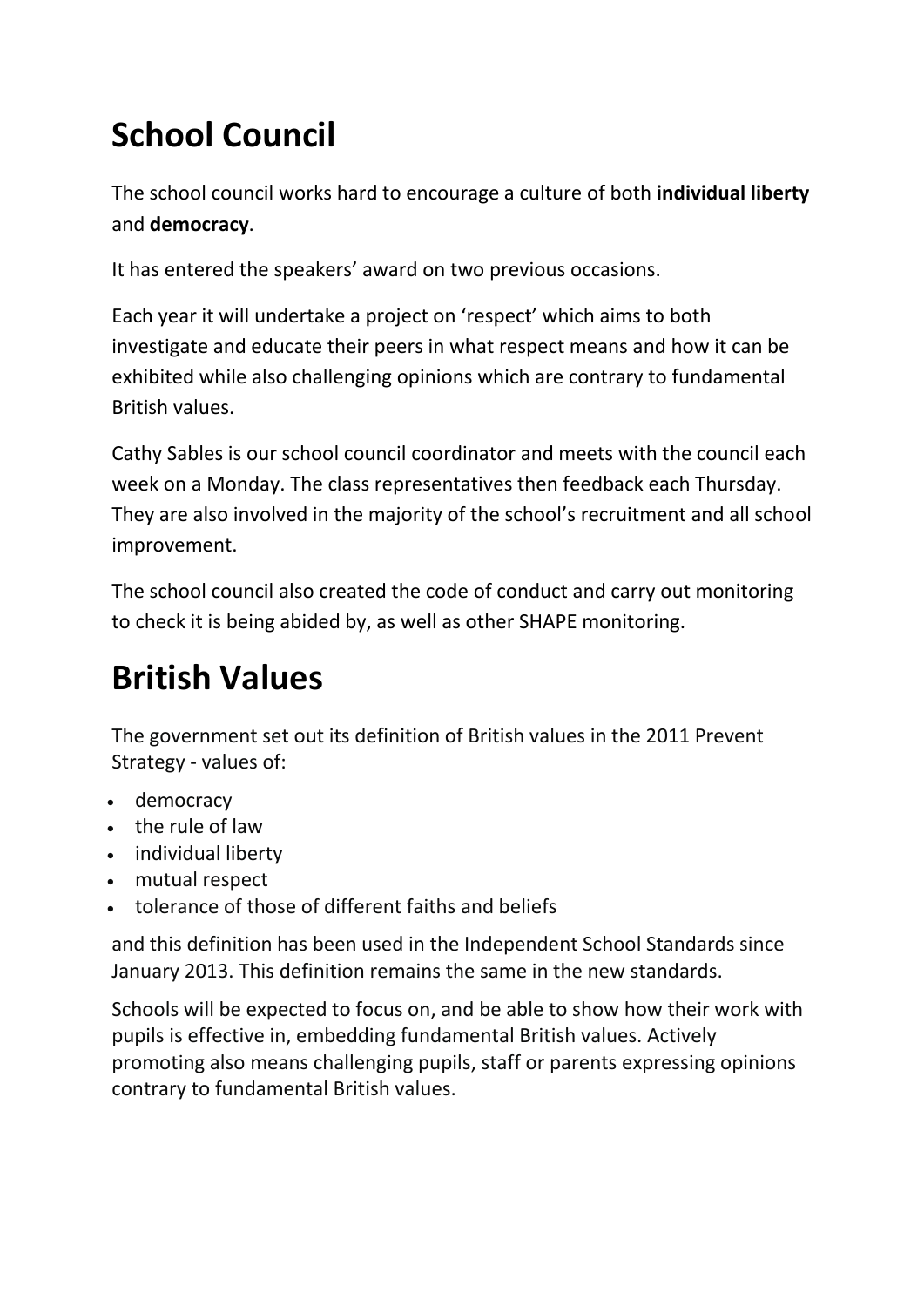Action will also be taken against schools where, for example, girls are disadvantaged on the grounds of their gender - or where prejudice against those of other faiths is encouraged or not adequately challenged.

The consultation will state that:

- extremism should not form part of the curriculum or teaching and that students are encouraged to respect other people and no student is discriminated against contrary to the Equality Act 2010
- the spiritual, moral, social and cultural (SMSC) standard will be strengthened so that proprietors must actively promote the fundamental British values of democracy, the rule of law, individual liberty and mutual respect and tolerance for those with different faiths and beliefs, and encourage students to respect other people, with particular regard to the protected characteristics set out in the Equality Act 2010
- the welfare, health and safety standard will be strengthened by requiring schools to not only draw up relevant policies but to also implement them effectively, and to have effective risk assessments in place to safeguard and promote students' welfare

It will also introduce a new requirement for schools to publish their inspection reports on their websites.

The Department for Education's governors' handbook will reflect the new advice and highlight governors' role in setting and securing an appropriate ethos, and monitoring practice in the school.

## **Respect and Prevent**

Respect is our first value and is taught each start of year.

Through the teaching of respect in class and in assemblies children develop an understanding of respect and tolerance of different faiths and beliefs.

Any opinions which are contrary to fundamental British values are challenged and children vulnerable to extremism are recorded and supported through the work of our Family Team. All their interactions are recorded and analysed.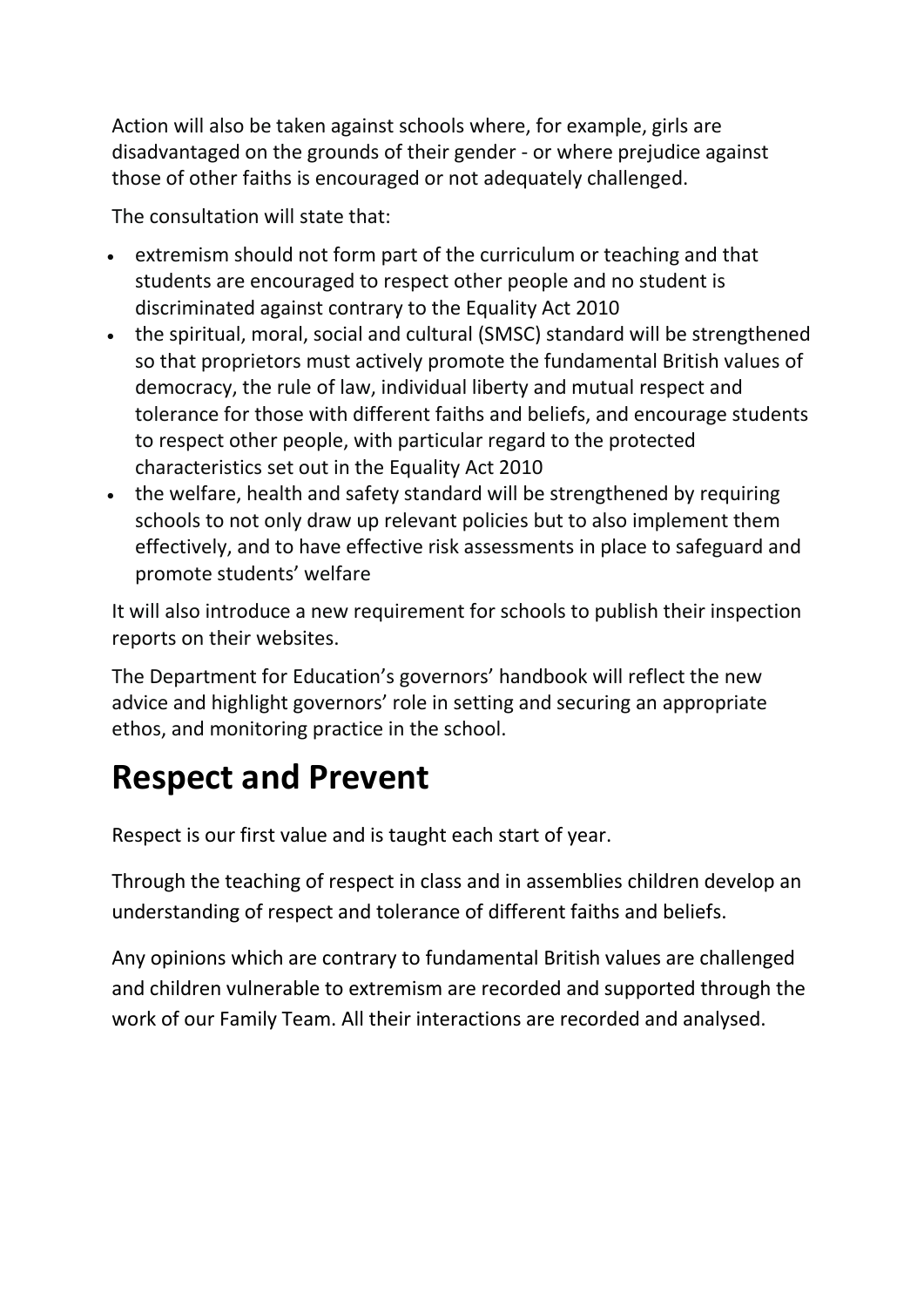### **Curriculum**

Philosophy for Children is used at the start of each new value to baseline what the children believe and to give them a forum to both air and challenge opinions. As this is child led it does not always follow exactly the strand of the value however the teacher will always direct it towards a dialogue of opinions based on values and beliefs. Any opinions which are concerning in relation to British values are noted by the teacher and reported to the Safeguarding Lead (or deputy) and Headteacher.

All other values and learning skills based learning are taken from this initial dialogue to try and teach a deep understanding of what the values mean.

RE also supports a tolerance of different faiths and beliefs by following the Sheffield framework and acknowledging all major world religions and their associated celebrations.

Assemblies are heavily focused on the values. Visiting speakers are briefed of this and are always vetted in order to ensure they are fully compliant with this policy. In the case of new visitors the Headteacher, or another member of SLT, remains within the assembly to ensure the assembly is appropriate and in accordance with British values. In Friday thank you assemblies children are given certificates for demonstrating our latest value.

Other opportunities to discuss respect and tolerance will be used such as after a child has been put on report or when discussing other countries and cultures within the Into the World! theme.